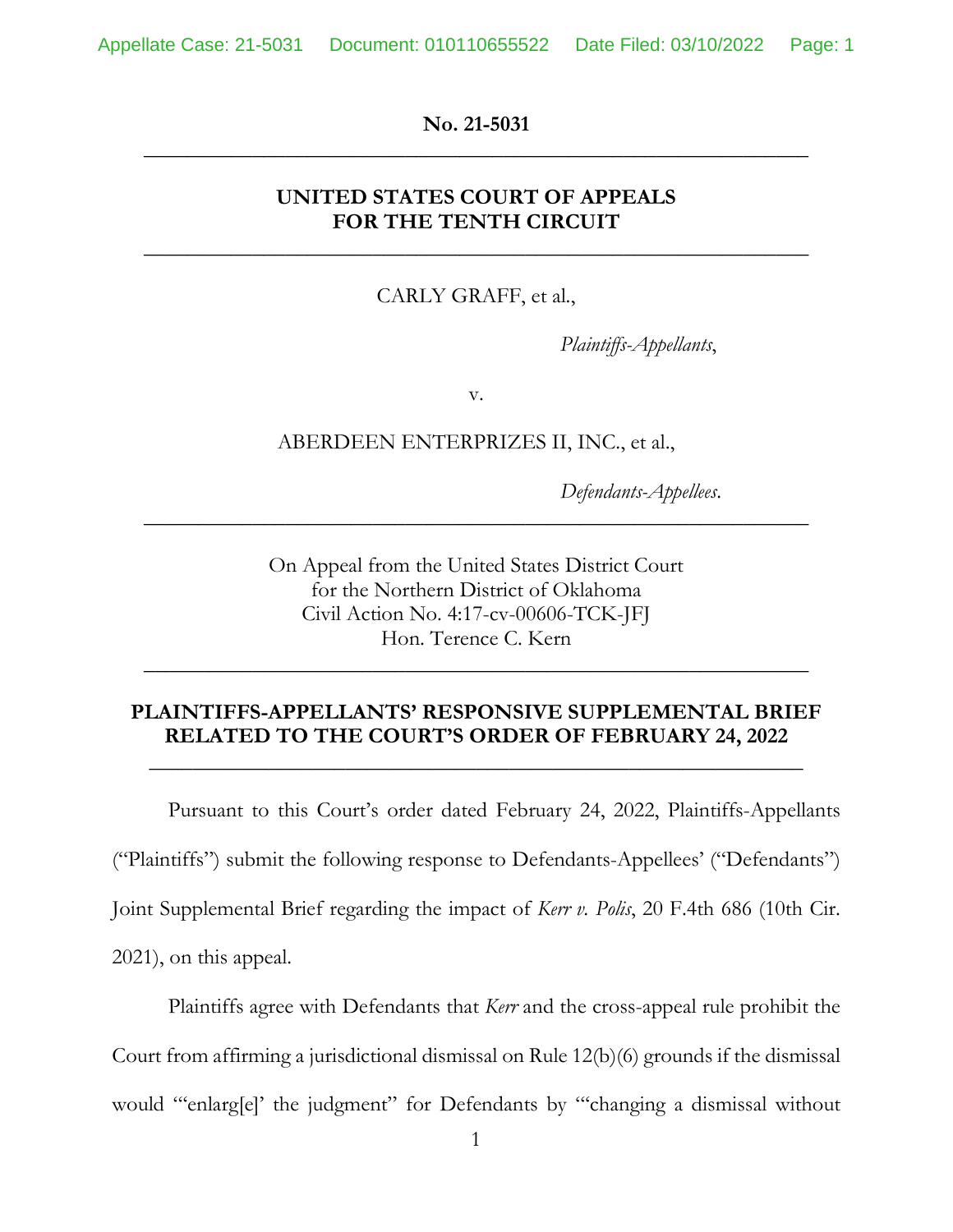at 714 (Bacharach, J., concurring)). As this Court recognized in its order for necessity, be with prejudice." Order 2. It follows that this Court may not affirm the prejudice to a dismissal with prejudice.'" Appellees' Suppl. Br. 2 (quoting *Kerr*, 20 F.4th supplemental briefing, the "merits-based dismissal" urged by Defendants "would, by district court's judgment on those grounds.

 Defendants reject the premise of this Court's order and argue that the Court can dismiss on alternate, merits-based grounds *without* prejudice. Appellees' Suppl. Br. 3–4. dismiss on alternate, merits-based grounds *without* prejudice. Appellees' Suppl. Br. 3–4. They contend that this appeal is "remarkably similar to the procedural posture of *Kerr*," *id.* at 2, where the Court affirmed what the district court had deemed a dismissal without prejudice under Rule 12(b)(1) as a dismissal without prejudice under Rule 12(b)(6). But as explained below, that conversion in *Kerr* was based on the Court's conclusion that mislabeled it as a 12(b)(1) analysis. Here, by contrast, Defendants do not ask the Court to merely relabel the district court's 12(b)(1) analysis as a 12(b)(6) one, nor can they: the jurisdictional grounds, *see* Order 1–2. Instead, Defendants ask the Court to decide merits issues not considered by the district court at all, and then to depart from the usual rule that dismissals based on such grounds are dismissals "with prejudice." *Kerr*  does not support that approach, and other case law counsels against it. the district court had done the relevant 12(b)(6) analysis and (understandably) district court dismissed based on *Rooker-Feldman*, *Heck*, and *Younger*, which are

 other political subdivisions, that challenged a Colorado law requiring voter approval for *Kerr* involved a group of plaintiffs, including several school districts and various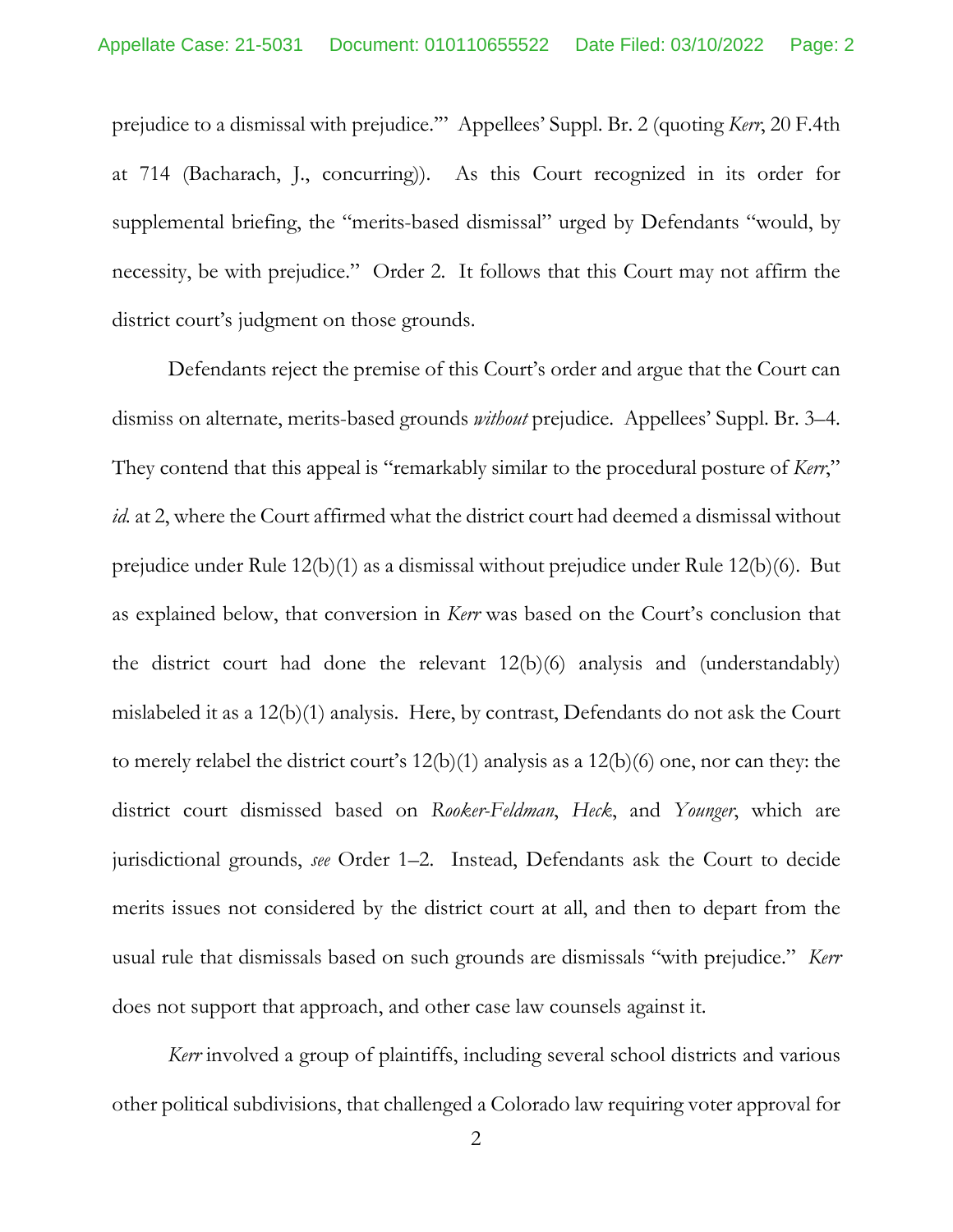Act. Applying then-standing precedent from this Circuit, the district court held that sue their parent state. *See Kerr*, 20 F.4th at 689. Thus, the district court dismissed their claims for lack of subject-matter jurisdiction under Rule 12(b)(1). *Id.*  any new tax. The plaintiffs alleged that the law deprived them of a Republican form of government guaranteed by the U.S. Constitution and Colorado's statehood Enabling these plaintiffs lacked "political subdivision standing" because neither the Republican Form of Government Clause nor the Enabling Act authorized political subdivisions to

 Sitting en banc, this Court ultimately affirmed the district court's dismissal without prejudice, but under Rule 12(b)(6) rather than Rule 12(b)(1). *Id.* The Court found it appropriate to affirm on Rule 12(b)(6) grounds as a result of its departure from prior cases that treated political subdivision standing as a threshold jurisdictional inquiry. *See id.* The Court held that what it had "formerly referred to as political subdivision standing," rather than being jurisdictional, actually concerned whether plaintiffs stated a claim on which relief could be granted, because it involved "discerning a given case." *Id.* at 696. Evaluating the plaintiffs' claims through this lens, the Court held that the plaintiffs failed to state a viable claim for relief because they "ha[d] not identified any constitutional or statutory provisions that authorize[d] them to bring the present cause of action." *Id.* at 692. whether political subdivisions have alleged a cause of action against their parent state in

 affirmed the dismissal for virtually the same reasons cited by the district court. *See id.*  In other words, despite applying a different label under Rule 12(b), the *Kerr* Court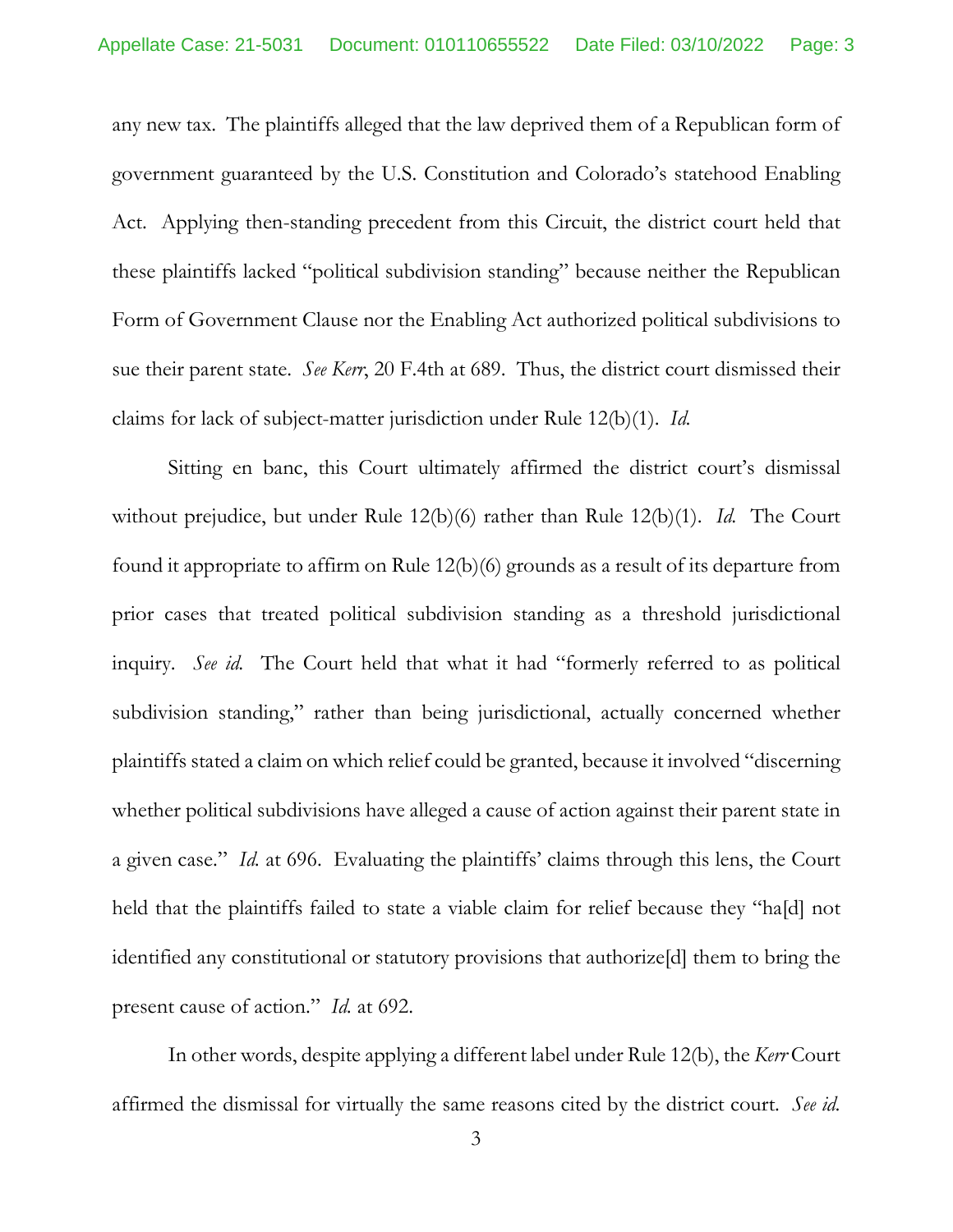at 699–700, 704. Indeed, the Court adopted the same test that the district court had used below. *Id.* at 696–97 & n.4. As a result, the *Kerr* majority was able to dismiss merits in the first instance. *See id.* at 700. As the majority explained, the district court its mistake of treating th[e] inquiry as jurisdictional." *Id.* at 700–01 (citing *Morrison v. Nat'l Australia Bank Ltd.*, 561 U.S. 247, 254 (2010)); *see also Morrison*, 561 U.S. at 254 criticisms about the potential usurpation of the district court's authority to consider the had ultimately "performed the correct analysis," and "nothing in [its] analysis turned on ("Since nothing in the analysis of the courts below turned on the mistake, a remand would only require a new Rule 12(b)(6) label for the same Rule 12(b)(1) conclusion.").

 The present appeal is fundamentally different from *Kerr* in this respect. First, Court to decide issues not considered by the district court under any heading. Defendants ask the Court to hold that Plaintiffs have failed to state claims under the state law, and they have asserted myriad immunity defenses. 1 Unlike in *Kerr*, the district reaching the alternate grounds for dismissal urged by Defendants would require the Constitution, the Racketeer Influenced and Corrupt Organizations Act, and Oklahoma

 would have resulted in a dismissal of the . . . claims with prejudice," and the appellate without prejudice to a dismissal with prejudice. *See Standard Inv. Chartered, Inc. v. Nat'l*  <sup>1</sup> Though Appellees cite several unpublished cases for the proposition that "there is support for dismissing a claim based upon qualified immunity without prejudice," Appellees' Suppl. Br. 3–4 (emphasis omitted), *in this context* courts have declined to address immunity defenses never considered by the district court, because "[t]he successful assertion of an immunity defense, had the District Court reached that issue, court was thus precluded, in the absence of a cross-appeal, from changing a dismissal *Ass'n of Sec. Dealers, Inc.*, 560 F.3d 118, 126 (2d Cir. 2009).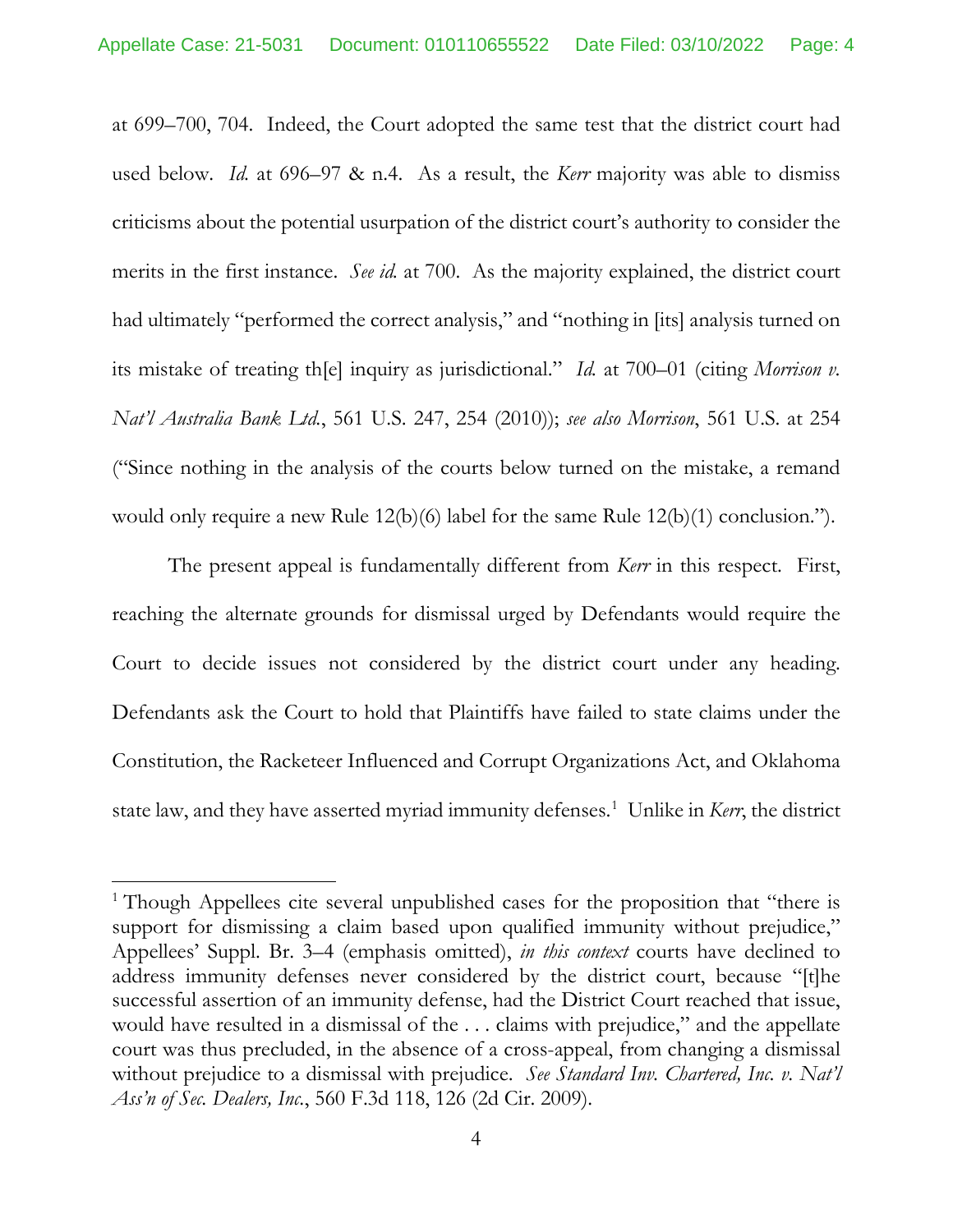court never addressed the merits of those claims. This distinction is critical—because this Court would be required to adjudicate questions the district court never considered, conclusion," as in *Kerr.* 20 F.4th at 712 (Tymkovich, C.J., concurring) (quoting *Morrison*, 561 U.S. at 254); *see id.* at 700 (majority op.). Affirming upon these alternate grounds consider this case on the merits." *Id*. at 700–01 (quoting *id.* at 731 (Briscoe, J., to address alternative grounds on the merits, as "without cross-appeal, an appellee may not attack the decree with a view to either enlarging his own rights thereunder or of lessening the rights of his adversary, whether what he seeks is to correct an error or to supplement the decree with respect to a matter not dealt with below" (internal quotation this is not simply a case of putting a "new  $12(b)(6)$  label" on "the same Rule  $12(b)(1)$ *would* require this Court to "usurp the district court and become the first court to concurring in part and dissenting in part)); *see also Lee v. Chicago*, 330 F.3d 456, 471 (7th Cir. 2003) (reversing district court's dismissal on jurisdictional grounds, and declining marks omitted)); *El Paso Nat. Gas Co. v. Neztsosie,* 526 U.S. 473, 479 (1999). 2

 cannot cure the "pleading defect" in question. *See Kerr*, 20 F.4th at 714 (Bacharach, J., Second, under the logic of *Kerr*, a dismissal on the merits here would enlarge the judgment in favor of Defendants, in contravention of the cross-appeal rule, if Plaintiffs

 2 On the view set forth by Chief Judge Tymkovich's concurrence in *Kerr*, the Court  $12(b)(1)$  motion to a motion to dismiss under Rule  $12(b)(6)$ ,"  $20$  F.4th at 689, without implicating the cross-appeal rule by "alter[ing] [the] judgment to benefit the nonwould not, under these circumstances, be able to "convert the [defendant's] Rule appealing party," *id.* at 712 n.9 (Tymkovich, C.J., concurring).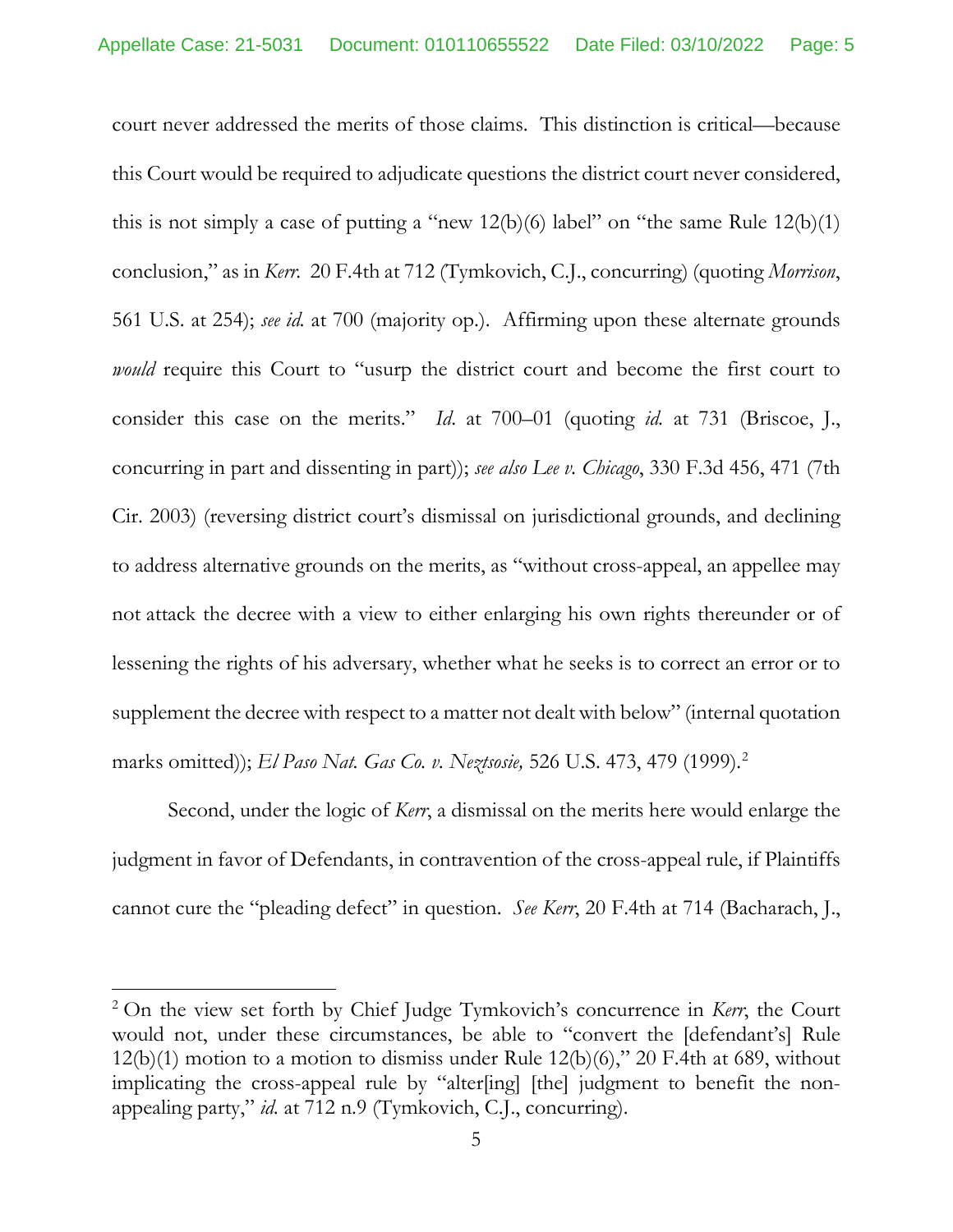concurring). The cross-appeal rule applies "when an appellate court alters a judgment to benefit the non-appealing party" by "enlarging the benefit to the appellee" or "lessening the rights of the appellant." *Id.* at 714 & n.2 (internal quotation marks omitted). In his concurrence, Judge Bacharach emphasized the "factual[]" error underlying Chief Judge Tymkovich's contention that a prejudicial dismissal "wouldn't . . . enlarg[e] the judgment because the pleading defect couldn't be cured." *Id.* at 714. The plaintiffs in *Kerr* could remedy the defect if the dismissal remained without prejudice, Judge Bacharach explained, by refiling and presenting new evidence of legislative history that might bear on whether Congress intended to create a cause of action. *Id.* at 714–15. 3

 That is not true for the plaintiffs in this case. For some of Plaintiffs' claims, there would be no realistic opportunity to cure the "defect" asserted. *See generally* Aberdeen Br. 16–37; Pls.' Reply Br. 28–47. Thus, the practical effect of affirming the non- prejudicial dismissal here would be a dismissal *with* prejudice. As such, this Court is without jurisdiction to modify the judgment, because Defendants failed to cross-appeal.  *Cf. Kerr*, 20 F.4th at 714 & n.3 (Bacharach, J., concurring) (holding for a majority of the Court that "the cross-appeal rule prevents alteration of the dismissal without prejudice

 insurmountable burden" on the plaintiffs in their effort to prevail on the merits. *Id.* at 730–31 (Briscoe, J., concurring in part and dissenting in part). <sup>3</sup> In her partial dissent, Judge Briscoe argued that even affirming the dismissal without prejudice implicated the cross-appeal rule because it imposed "an all but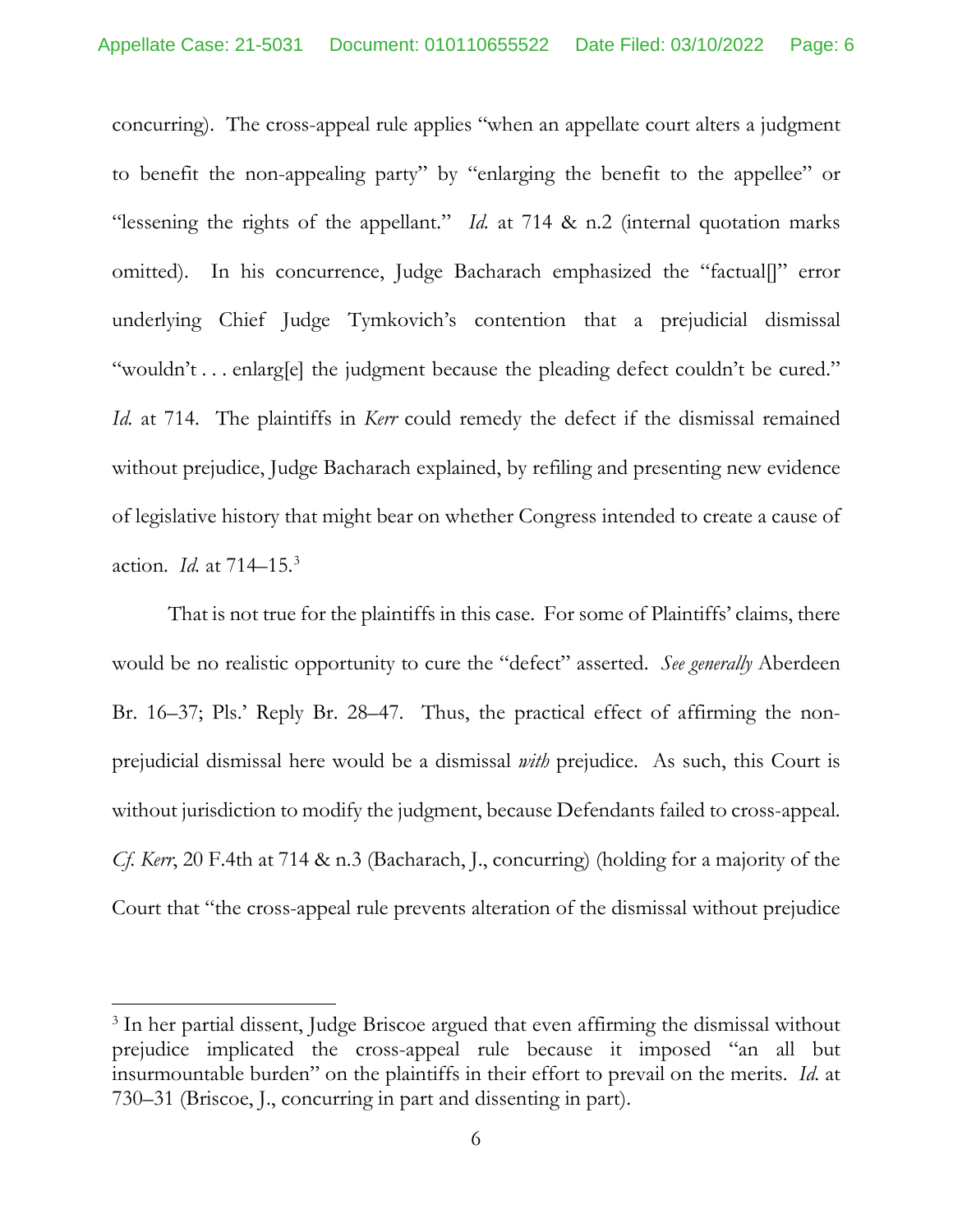into a dismissal with prejudice"); *id.* at 715 ("[W]e treat the cross-appeal rule as subject matter jurisdiction is not on the merits, whereas a dismissal under Rule 12(b)(6) would be. Accordingly, the City seeks to enlarge its rights and supplement the district court's decree with a ruling on the merits that was not reached below. It cannot do this without filing a cross-appeal." (citation omitted)).<br>\* \* \* \* jurisdictional."); *Lee*, 330 F.3d at 471 ("A ruling granting a motion to dismiss for lack of

 that the district court erred in dismissing the complaint under the *Rooker-Feldman*, For the reasons stated here and in Plaintiffs' Reply Brief, 4 if the Court concludes *Younger*, and *Heck* doctrines, it should simply vacate the judgment and remand the case to the district court for further proceedings.

 4 Even if Defendants were correct that "*Kerr* does not *prohibit* the Court from considering the 'merits' in conjunction with a proper Rule 12(b)(6) analysis," Appellees' demonstrate why the Court should nevertheless decline to affirm on alternate grounds that were never addressed by the district court in the first instance. *See* Reply Br. 15– 16. Although Defendants make much of the "hundreds of pages of briefing related to motions to dismiss. Thus, Defendants are asking this Court to review a cold record, of review, not of first view." *Kerr*, 20 F.4th at 731 (Briscoe, J., concurring in part and dissenting in part) (quoting *Childers v. Crow*, 1 F.4th 792, 801 (10th Cir. 2021)); *accord*  Suppl. Br. 5 (emphasis added), Plaintiffs cite several cases in their Reply Brief that the underlying Motions to Dismiss" submitted by Plaintiffs below, Appellees' Suppl. Br. 5 n.3, the volume of briefing on the issues cuts against Defendants. Not only did the district court not address the alternate grounds, but there was no hearing on the which runs headlong into the general principle that a court of appeals sits as "a court Reply Br. 16.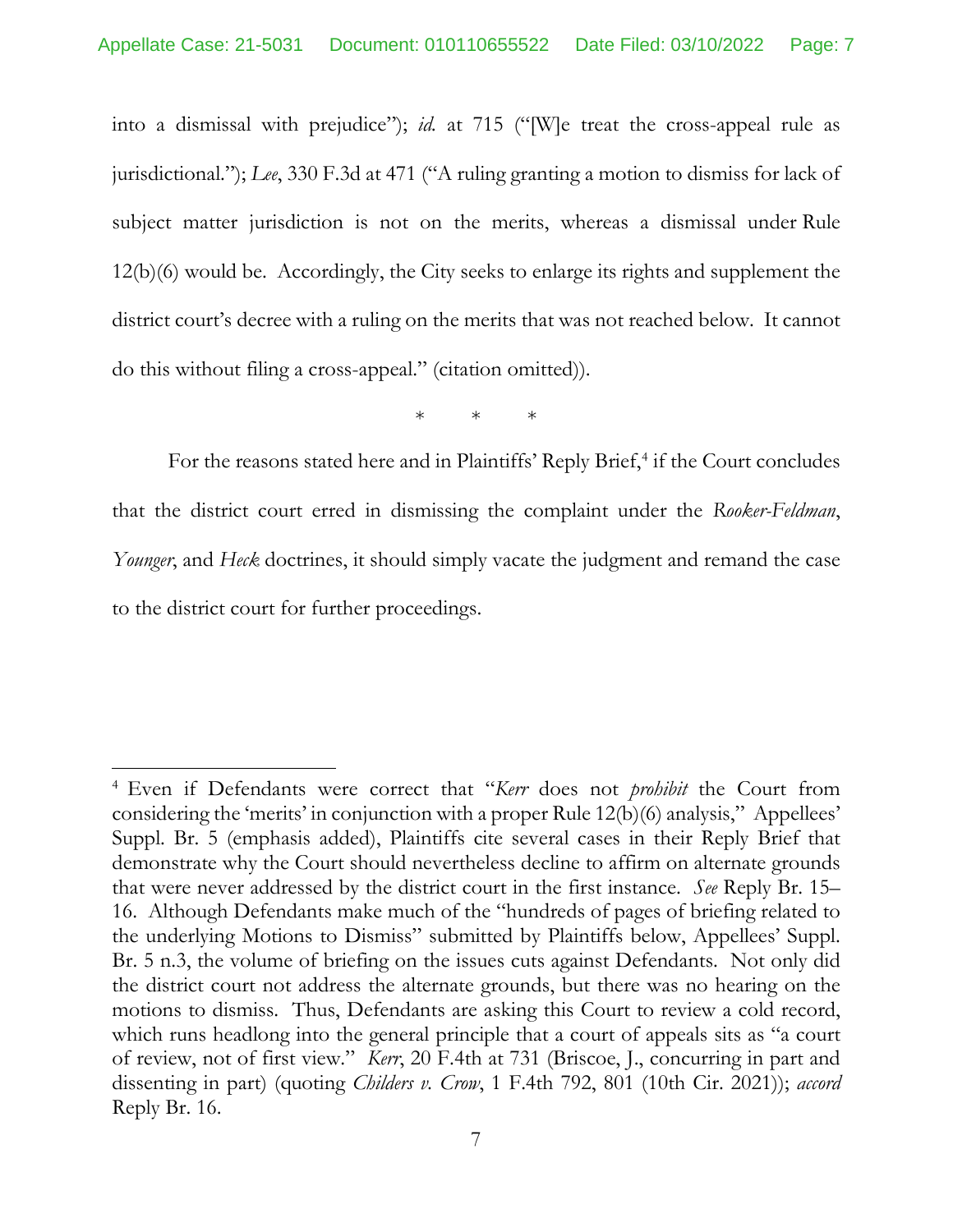Dated: March 10, 2022

Daniel E. Smolen Robert M. Blakemore **SMOLEN & ROYTMAN** 701 South Cincinnati Ave. Tulsa, OK 74119  $(918)$  585-2667 danielsmolen@ssrok.com bobblakemore@ssrok.com Daniel E. Smolen<br>Robert M. Blakemore<br>SMOLEN & ROYTMAN<br>701 South Cincinnati Ave.<br>Tulsa, OK 74119<br>(918) 585-2667<br>danielsmolen@ssrok.com<br>bobblakemore@ssrok.com<br>Tara Mikkilineni<br>Marco Lopez<br>CIVIL RIGHTS CORPS

Tara Mikkilineni Marco Lopez **CIVIL RIGHTS CORPS**  1601 Connecticut Ave. N.W., Ste. 800 Washington, D.C. 20009 (202) 844-4975 Washington, D.C. 20009 tara@civilrightscorps.org marco@civilrightscorps.org

 *Attorneys for Plaintiffs-Appellants* 

Respectfully Submitted,

*/s/ Shelby Calambokidis* 

Shelby Calambokidis Seth Wayne Kelsi Brown Corkran Mary B. McCord INSTITUTE FOR CONSTITUTIONAL ADVOCACY AND PROTECTION Georgetown University Law Center 600 New Jersey Ave. N.W. Washington, D.C. 20001 (202) 661-6599 sc2053@georgetown.edu sw1098@georgetown.edu kbc74@georgetown.edu mbm7@georgetown.edu